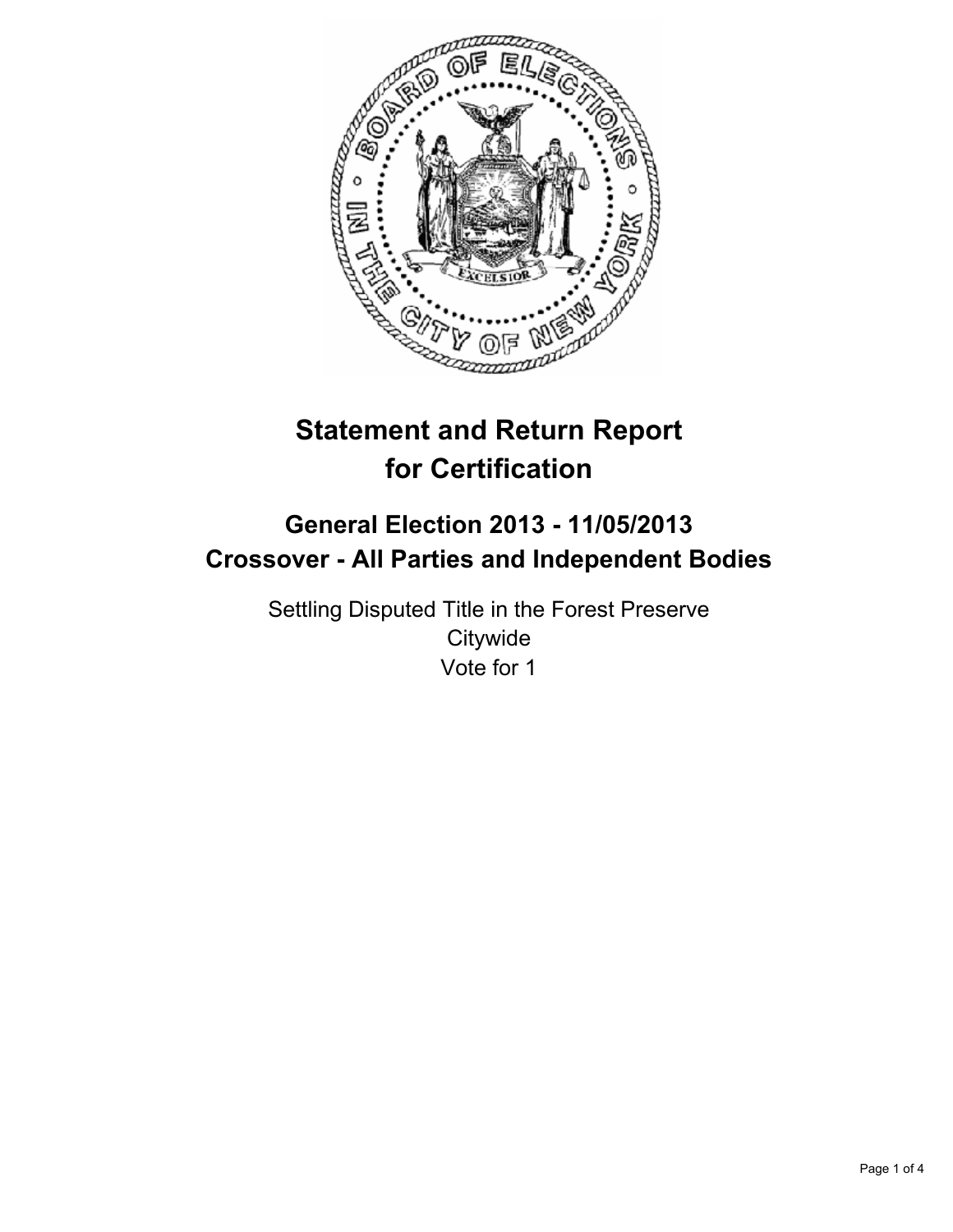

## **New York County**

| <b>PUBLIC COUNTER</b>                                    | 263,833 |
|----------------------------------------------------------|---------|
| <b>EMERGENCY</b>                                         | 495     |
| ABSENTEE/MILITARY                                        | 7,993   |
| <b>FEDERAL</b>                                           | 0       |
| <b>SPECIAL PRESIDENTIAL</b>                              | 0       |
| AFFIDAVIT                                                | 3,153   |
| <b>Total Ballots</b>                                     | 275,474 |
| Less - Inapplicable Federal/Special Presidential Ballots | 0       |
| <b>Total Applicable Ballots</b>                          | 275,474 |
| <b>YES</b>                                               | 139,847 |
| <b>NO</b>                                                | 43,802  |
| <b>Total Votes</b>                                       | 183,649 |
| Unrecorded                                               | 91,825  |

#### **Bronx County**

| <b>PUBLIC COUNTER</b>                                    | 137,408 |
|----------------------------------------------------------|---------|
| <b>EMERGENCY</b>                                         | 450     |
| ABSENTEE/MILITARY                                        | 3,319   |
| <b>FEDERAL</b>                                           | 0       |
| SPECIAL PRESIDENTIAL                                     | 0       |
| AFFIDAVIT                                                | 2,048   |
| <b>Total Ballots</b>                                     | 143,225 |
| Less - Inapplicable Federal/Special Presidential Ballots | 0       |
| <b>Total Applicable Ballots</b>                          | 143,225 |
| <b>YES</b>                                               | 53,864  |
| <b>NO</b>                                                | 18,632  |
| <b>Total Votes</b>                                       | 72,496  |
| Unrecorded                                               | 70,729  |

## **Kings County**

| <b>PUBLIC COUNTER</b>                                    | 332,720 |
|----------------------------------------------------------|---------|
| <b>EMERGENCY</b>                                         | 1,353   |
| ABSENTEE/MILITARY                                        | 6,865   |
| <b>FEDERAL</b>                                           | 0       |
| SPECIAL PRESIDENTIAL                                     | 0       |
| <b>AFFIDAVIT</b>                                         | 4,660   |
| <b>Total Ballots</b>                                     | 345,598 |
| Less - Inapplicable Federal/Special Presidential Ballots | 0       |
| <b>Total Applicable Ballots</b>                          | 345,598 |
| <b>YES</b>                                               | 132,935 |
| <b>NO</b>                                                | 52,524  |
| <b>Total Votes</b>                                       | 185,459 |
| Unrecorded                                               | 160.139 |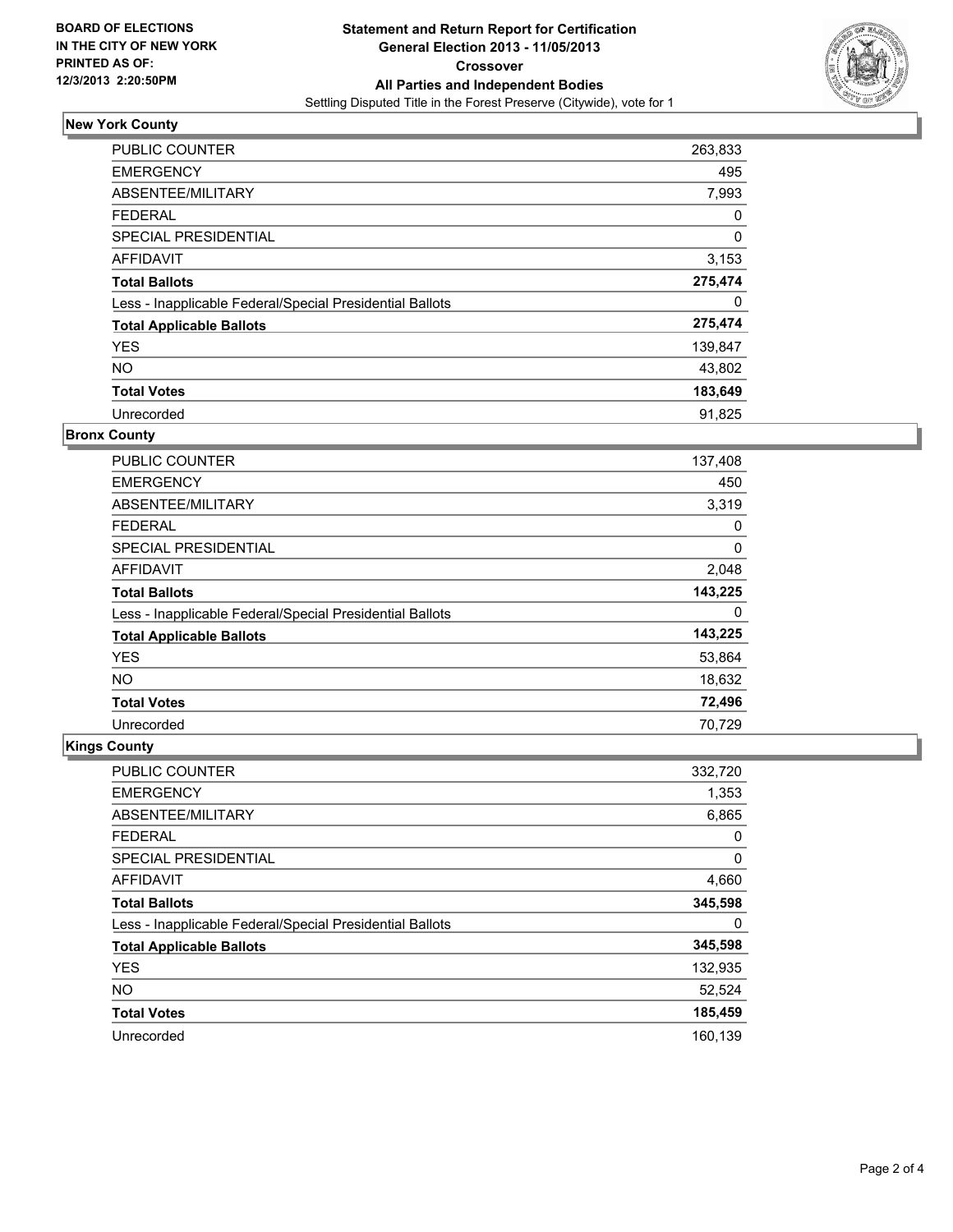

### **Queens County**

| <b>PUBLIC COUNTER</b>                                    | 251,817  |
|----------------------------------------------------------|----------|
| <b>EMERGENCY</b>                                         | 151      |
| ABSENTEE/MILITARY                                        | 7,776    |
| <b>FEDERAL</b>                                           | 0        |
| <b>SPECIAL PRESIDENTIAL</b>                              | $\Omega$ |
| <b>AFFIDAVIT</b>                                         | 2,344    |
| <b>Total Ballots</b>                                     | 262,088  |
| Less - Inapplicable Federal/Special Presidential Ballots | 0        |
| <b>Total Applicable Ballots</b>                          | 262,088  |
| <b>YES</b>                                               | 108,225  |
| NO.                                                      | 48,745   |
| <b>Total Votes</b>                                       | 156,970  |
| Unrecorded                                               | 105,118  |

## **Richmond County**

| <b>PUBLIC COUNTER</b>                                    | 72,119 |
|----------------------------------------------------------|--------|
| <b>EMERGENCY</b>                                         | 7      |
| ABSENTEE/MILITARY                                        | 3,442  |
| <b>FEDERAL</b>                                           | 0      |
| <b>SPECIAL PRESIDENTIAL</b>                              | 0      |
| <b>AFFIDAVIT</b>                                         | 447    |
| <b>Total Ballots</b>                                     | 76,015 |
| Less - Inapplicable Federal/Special Presidential Ballots | 0      |
| <b>Total Applicable Ballots</b>                          | 76,015 |
| <b>YES</b>                                               | 35,075 |
| <b>NO</b>                                                | 19,027 |
| <b>Total Votes</b>                                       | 54,102 |
| Unrecorded                                               | 21,913 |